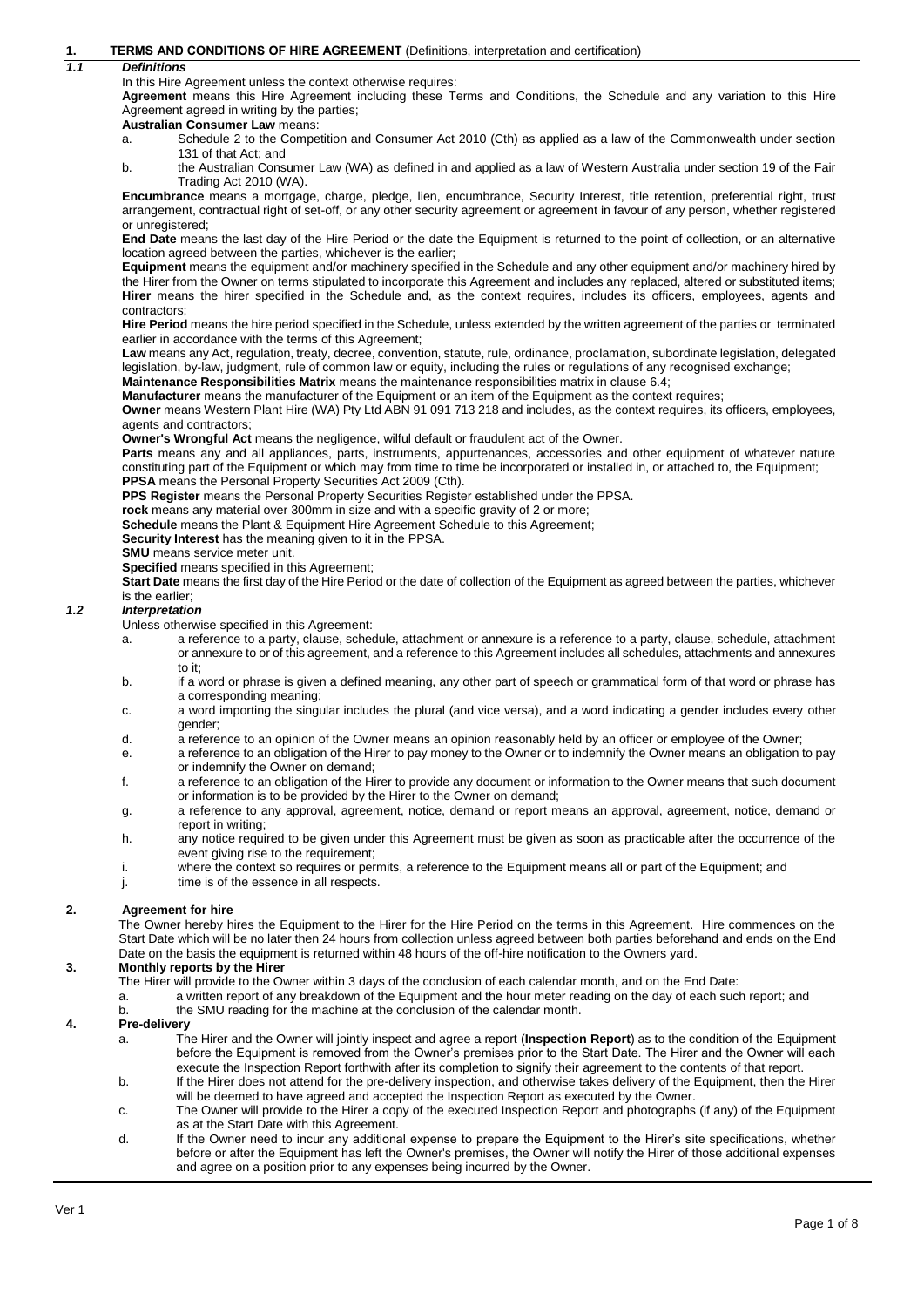- e. Save for any representations in this Agreement and subject to applicable Laws, whether express or implied, the Owner has made and makes no representations as to the suitability of the Equipment for the purpose intended by the Hirer and the Hirer has entered into this Agreement in reliance upon its own judgment and investigations.
- f. To the full extent permitted by Law, all conditions, warranties and guarantees that would be implied (by Law, customs or otherwise) are expressly excluded. However, nothing in this Agreement excludes, restricts or limits a condition, warranty or guarantee that is implied under the Australian Consumer Law (or other applicable legislation) that cannot be excluded.
- g. If any condition, warranty or guarantee is implied into this Agreement under the Australian Consumer Law (or any other applicable legislation) that cannot be excluded, then, to the extent permitted by the Australian Consumer Law (or other applicable legislation), the Owner's liability is limited to:
	- i. in the case of goods:
		- 1. the replacement of the goods or the supply of equivalent goods;
		- 2. the repair of the goods;
		- 3. the payment of the cost of replacing the goods or of acquiring equivalent goods; or 4 the payment of the cost of having the goods repaired: or
		- the payment of the cost of having the goods repaired; or
	- ii. in the case of services:
		- 1. the supplying of the services again; or<br>2. the payment of the cost of having the s
			- the payment of the cost of having the services supplied again.

### **5. Hire Rates, invoicing and payment**

- **a.** *Hire Rate*: As specified in the Schedule.
- **b.** *Invoicing*: Invoices issued monthly by the Owner for the duration of the Hire Period.
- 
- **c.** *Payment*: The Hirer must pay the amount specified in an invoice within 30 days from the date of the invoice.<br>If any money payable by the Hirer under this Agreement is not paid to the Owner in accordance with this A If any money payable by the Hirer under this Agreement is not paid to the Owner in accordance with this Agreement then the Hirer will also pay to the Owner interest at the rate of 10% per annum for the amount unpaid and for the period of nonpayment.
- e. If the Hirer disputes the accuracy of an invoice the Hirer shall notify the Owner accordingly within 14 days of receipt of that invoice and the parties shall negotiate to resolve the dispute in accordance with claus[e 28.](#page-5-0) If no such notice is given the Hirer shall be deemed to have accepted the invoice. The full invoiced amount must be paid by the Hirer notwithstanding any disputed items or amounts. If agreed or resolved in accordance with the procedure in claus[e 28,](#page-5-0) the Owner must pay the relevant disputed amount to the Hirer within 30 days of the agreement or resolution.
- f. The Owner may set-off or deduct any money due or which may become due from the Hirer to the Owner under this Agreement or otherwise.
- g. In addition to the hire fee the Hirer will pay any government charges or imposts levied in respect of this Agreement or anything done pursuant to this Agreement including any GST.

# **6. Maintenance of the Equipment**

### *6.1 Minor and major servicing*

- a. The Hirer or its nominee shall at its cost conduct all maintenance and servicing of the Equipment in accordance with good operating practice, the manufacturer's recommendations, and the Maintenance Responsibilities Matrix. Any nominee of the Hirer must be a reputable contractor engaged in the business of maintenance and repair of equipment the same as the Equipment and must be reasonably acceptable to the Owner. The Hirer will, prior to the Start Date, and thereafter upon being so required, provide to the Owner copies of all such maintenance contracts, together with satisfactory evidence that those maintenance contracts are at that time still in force.
- b. The Hirer will keep the Equipment in good working order and condition at all times during the Hire Period.
- c. The Hirer is responsible for and shall bear the cost of all labour and materials associated with the service, maintenance and repair of the Equipment in accordance with this Agreement and the Maintenance Responsibilities Matrix.
- d. The Owner will only be liable for repairs as per the Maintenance Responsibilities Matrix.
- e. All engine oil shall be changed after 250 hours use or in accordance with the manufacturer's specifications. Schedule oil samples and reports shall be prepared and provided to the Owner promptly after the oil change.
- **f.** The Owner or its contractors shall be entitled to carry out any repairs that may be required on site where the Equipment is located, and the Hirer shall do all things reasonably required to facilitate access for such repairs, including arranging flights and accommodation
- **g.** If the parties agree in writing that repairs shall be carried out by the Hirer on the Owner's behalf, the Owner will forward a written purchase order outlining the details of the repairs to the Hirer. The Hirer must carry out the repairs as soon as practicable after receipt of the purchase order, and after completion of the repairs invoice the Owner for payment that will be payable by the Owner within 30 days of receipt of the invoice. The Hirer is not permitted to set-off or deduct any repair costs against the hire fee or any other money due to the Owner under this Agreement or otherwise.

### *6.2 Replacement parts*

- a. The Hirer must, as soon as reasonably practicable after becoming aware that a Part requires replacement, replace all Parts which may from time to time become worn, lost, stolen, removed, destroyed, damaged beyond repair or permanently rendered unfit for use by damage or obsolescence.
- b. Unless otherwise agreed in writing, all replacement Parts fitted to the Equipment or supplied by the Hirer will be the property of the Owner.
- c. The Hirer must ensure that all replacement Parts are:
	- i. fit for purpose;
	- ii. of merchantable quality;
	- iii. free of all Encumbrances; and
	- iv. of a value and utility at least equal to the Parts replaced.
- d. The Hirer must not, without the prior written consent of the Owner, make any replacement, alteration or addition of any nature which may lead to a reduction in the value of the Equipment.

#### *6.3 Breakdown repairs*

- a. The Hirer shall conduct all repairs aligned to the Maintenance Responsibilities Matrix (not including major failures specified in the Maintenance Responsibilities Matrix) in accordance with the Manufacturer's recommendations and at the Hirer's expense.
- b. The Owner may serve on the Hirer a notice in writing of any defect or deficiency in the Equipment or its operation or both (whether or not that defect or deficiency comes to the Owner's attention in the course of any inspection) requiring repair or replacement for which the Hirer is or may be responsible under this Agreement, that must be undertaken within a reasonable time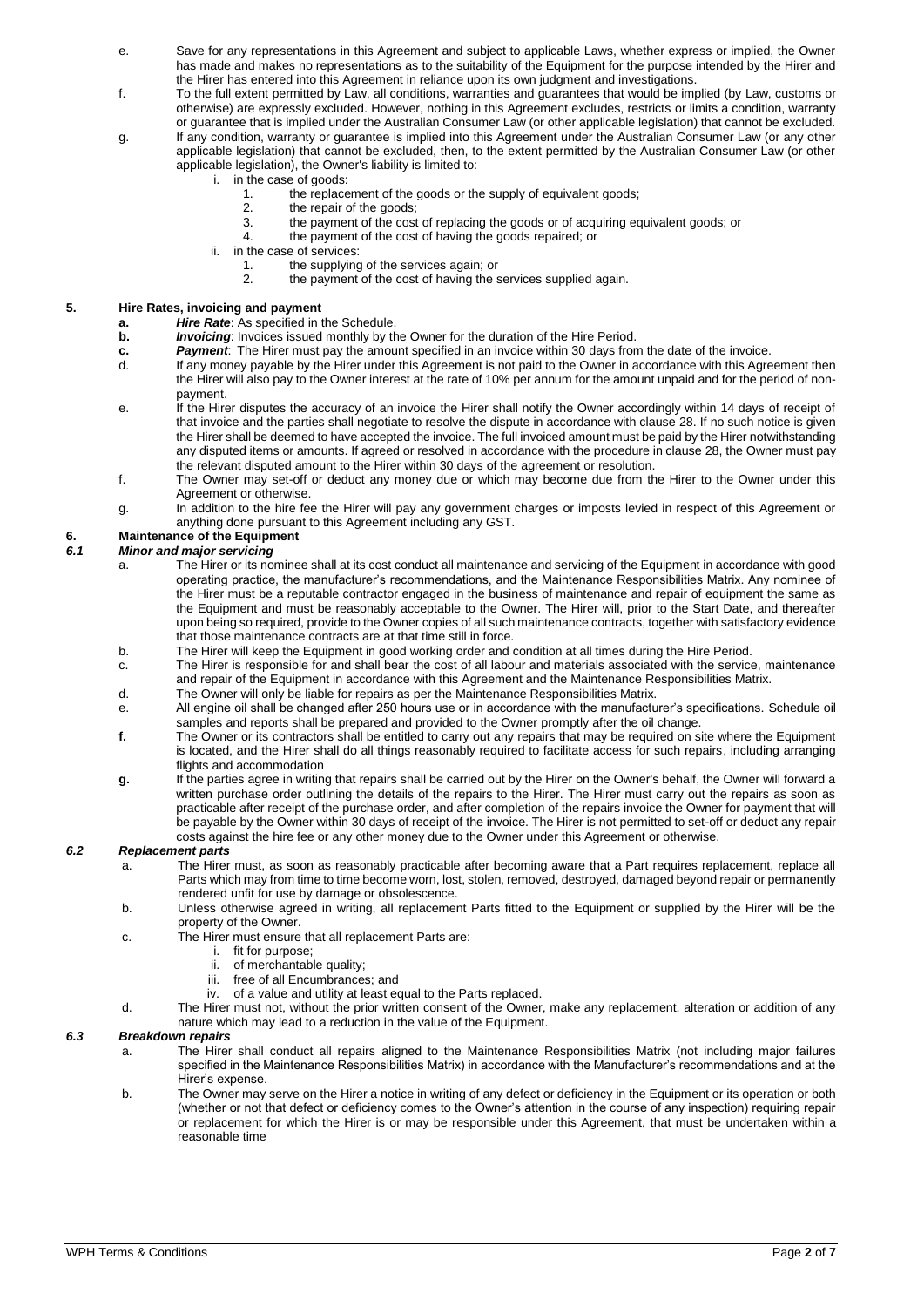| Item                                                                            | <b>HIRER</b>            | <b>OWNER</b> |
|---------------------------------------------------------------------------------|-------------------------|--------------|
| Tyre wear and replacement if required (measure in, measure out)                 | $\overline{\mathsf{X}}$ |              |
| Track and undercarriage wear and replacement if required (measure in,           | $\overline{\mathsf{x}}$ |              |
| measure out)                                                                    |                         |              |
| Machine fluids (oils, greases, coolant)                                         | Χ                       |              |
| Scheduled servicing as per manufacturers recommendations                        | $\overline{\mathsf{x}}$ |              |
| Oil sampling as per manufacturers recommendation                                | Χ                       |              |
| Bucket, Body, Blade, Bowl wear (measure in measure out)                         | $\overline{X}$          |              |
| Minor repairs (reference to Minor Repair Cap on page 1. Relates to parts cost   | X                       |              |
| only, per repair event)                                                         |                         |              |
| <b>Electrical wiring</b><br>$\bullet$<br><b>Electrical switches</b>             |                         |              |
| ٠<br>Lights<br>$\bullet$                                                        |                         |              |
| Oil leaks<br>$\bullet$                                                          |                         |              |
| Hose replacement                                                                |                         |              |
| Grease system repairs<br>٠                                                      |                         |              |
| <b>Batteries</b><br>٠                                                           |                         |              |
| Air conditioning repairs<br>٠                                                   |                         |              |
| V-belts<br>$\bullet$                                                            |                         |              |
| Uni joints<br>$\bullet$                                                         |                         |              |
| Starter motors<br>$\bullet$                                                     |                         |              |
| Alternators<br>$\bullet$                                                        |                         |              |
| Water pumps<br>$\bullet$                                                        |                         |              |
| Fuel system parts (ie pumps, lines)<br>٠                                        |                         |              |
| Valves<br>$\bullet$                                                             |                         |              |
| Roto chambers<br>$\bullet$                                                      |                         |              |
| Pins<br>$\bullet$                                                               |                         |              |
| <b>Bearings</b><br>٠                                                            |                         |              |
| Air compressor<br>$\bullet$                                                     |                         |              |
| Brake pads<br>$\bullet$                                                         |                         |              |
| Boom minor repairs                                                              |                         |              |
| Stick minor repairs<br>٠                                                        |                         |              |
| Seat repairs<br>$\bullet$                                                       |                         |              |
| Major repairs (repair > Minor Repair Cap for parts cost only, not attributed to |                         | X            |
| misuse, abuse or damage, per repair event)                                      |                         |              |
| Engine replacement<br>$\bullet$                                                 |                         |              |
| Drive coupling replacement<br>$\bullet$                                         |                         |              |
| Pump drive replacement<br>$\bullet$                                             |                         |              |
| Turbo replacement<br>٠                                                          |                         |              |
| Transmission replacement<br>٠                                                   |                         |              |
| Converter replacement<br>$\bullet$                                              |                         |              |
| Hydraulic pump replacement<br>$\bullet$                                         |                         |              |
| Differential replacement                                                        |                         |              |
| Drive shaft replacement                                                         |                         |              |
| Wheel end replacement<br>$\bullet$                                              |                         |              |
| Final drive replacement<br>٠                                                    |                         |              |
| Wet brake pack replacement                                                      |                         |              |
| Hydraulic cylinder replacement                                                  |                         |              |
| Gearbox replacement                                                             |                         |              |
| Hydraulic motor replacement                                                     |                         |              |
| Slew bearing replacement<br>Seat replacement                                    |                         |              |
|                                                                                 |                         |              |
| Labour for Minor repairs                                                        | X                       |              |
| Labour for Major repairs                                                        |                         | X            |
| Cleaning the equipment back to the same standard the machine was cleaned to     | $\overline{\mathsf{x}}$ |              |
| when on-hired                                                                   |                         |              |
| Repair of Damage to equipment                                                   | X                       |              |

### **7. Liability for damage to Equipment generally**

- a. The Hirer is liable and responsible for the repair (or the cost of repair as appropriate) of any damage to the Equipment, during the Hire Period except to the extent that such damage is caused by the Owner's Wrongful Acts. The Hirer must give notice to the Owner of any such damage in excess of fair wear and tear.
- b. The Hirer will pay the Owner any minimum hire as per the Hire Schedule for the duration of any damage repairs, whether performed by or on behalf of the Owner or the Hirer, or any period of time required for the Owner to replace the Equipment (as applicable).

### **8. Undercarriage**

- a. The Hirer must adhere to the Manufacturer's recommended track tension at all times.
- b. The Owner shall conduct an undercarriage measurement report at the Start Date and at the End Date and notify the Hirer of such report. The Hirer shall pay the Owner, within 30 days of receipt of such notice, the cost specified in the notice for the cost of undercarriage usage so as to compensate the Owner for undercarriage wear during the Hire Period.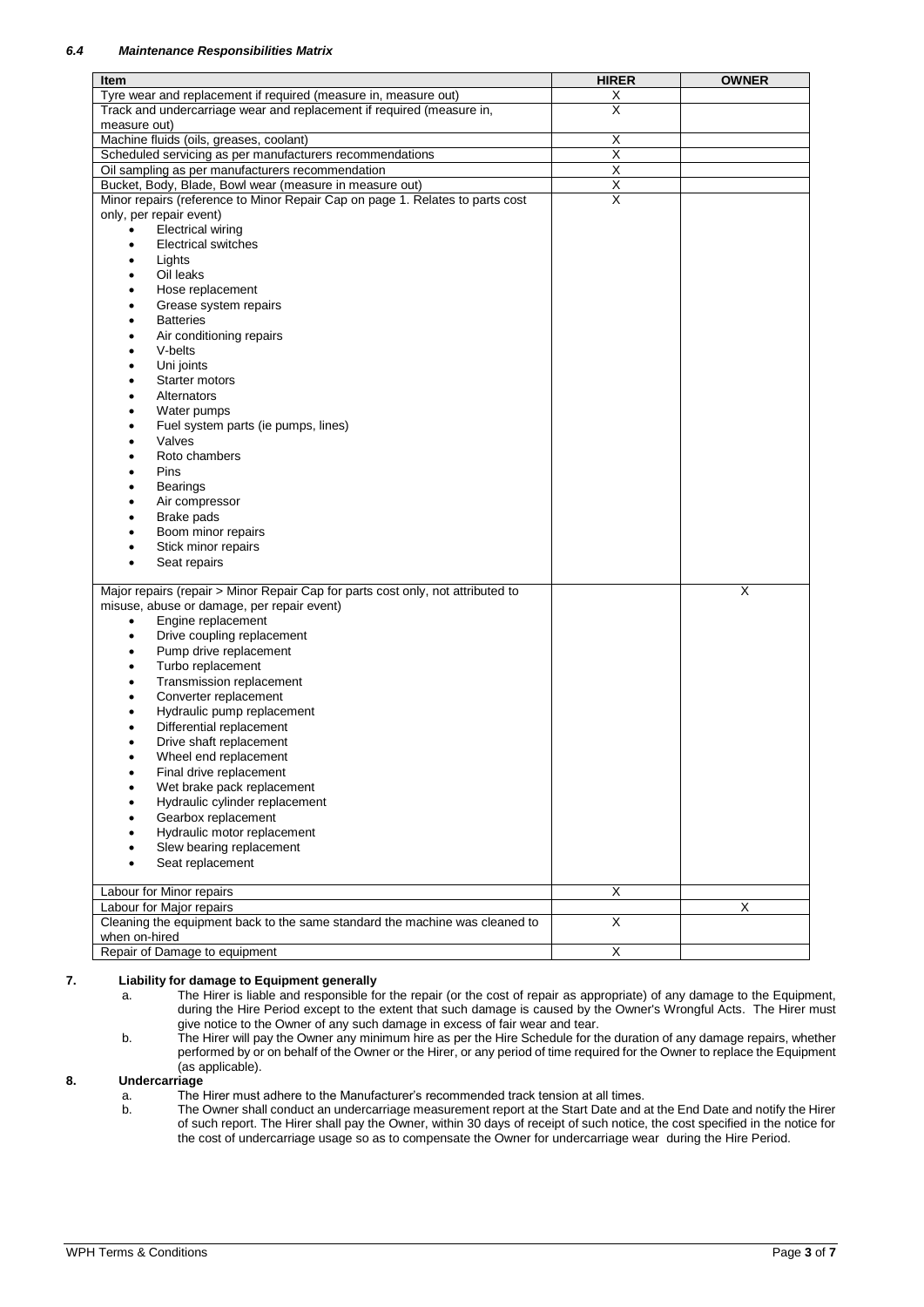### **9. Tyres**

- a. The Hirer must adhere to the Manufacturer's recommended tyre pressure at all times.<br>b. The Owner shall conduct a tyre measurement report at the Start Date and at the Fnc
- The Owner shall conduct a tyre measurement report at the Start Date and at the End Date and notify the Hirer of such report. The Hirer shall pay the Owner, within 30 days of receipt of such notice, the cost specified within the notice for the cost of tyre usage so as to compensate the Owner for tyre wear during the Hire Period

### **10. Attachments**

- a. The Hirer must adhere to the Manufacturer's recommended use with respect to all attachments including but not limited to the blade, blade mould board, blade push arms, ripper and ripper assembly, bucket, stemming bucket, tyre handler, pallet fork, compactor drum, water tank, service module crane, truck body and rock hammer, as may be applicable (**Attachments**).
- b. The Hirer is liable for the cost to make good wear and tear of any nature including but not limited to ordinary wear and tear and wear resulting from any Attachments being used in working conditions that were, in the reasonable opinion of the Owner, abnormal or resulting from incorrect use. Within 30 days of receipt of notice from the Owner of the Hirer's liability under this paragraph (b), the Hirer must pay the amount specified in the notice to compensate the Owner for such wear and tear.

### **11. Ground Engaging Tools**

- a. The Hirer shall adhere to the Manufacturer's recommended use with respect to all ground engaging tools including but not limited to all cutting edges, bucket teeth, bucket pins and bushings, hardwire, stick, bucket end, H bracket pins and bushings, ripper teeth, ripper tyres, blade faces, blade push arms, blade mould boards, roller feet (**GETs**).
- b. All GETs are to be returned from hire in as supplied condition. The Owner shall measure the usage of the GETs at the Start Date and at the End Date (by comparing the percentage used at each of those dates) and notify the Hirer of the measurement. The Hirer shall pay the Owner, within 30 days of receipt of such notice, the cost specified within the notice, to compensate the Owner for wear and tear during the Hire Period

### **12. Oil Sampling**

The Hirer must adhere to the Manufacturer's recommended oil sampling analysis at every oil change period on all compartments. If the Hirer does not carry out the necessary servicing as per the Manufacturer's recommendation then the Owner may undertake the servicing at the cost of the Hirer. The Owner may require oil sampling analysis details from the Hirer at any time during the Hire Period and such details will be provided by the Hirer promptly to the Owner as so required.

### **13. Fuel and Lubricants**

All lubricating oils and engine fuel used by the Hirer on or for the Equipment must be in accordance with the manufacturer's recommendations.

### **14. Return of Equipment**

- a. The Hirer will return the Equipment to the point of collection within 48 hours from the off-hire notification to the Owner, or an alternative location agreed between the parties, at the end of the Hire Period. If the Equipment is not returned within 48 hours from the off-hire notification to the Owner, the Owner has every right to continue to charge the rates per the agreement which will be charged hourly.
- b. All oil reservoirs must be full on return on the Equipment.
- c. The Equipment fuel tank will be full at the Start Date and shall be returned full, otherwise the Hirer will be invoiced for the difference at a rate of \$1.90 per litre.
- d. The Hirer must return the Equipment in the condition supplied and in a condition consistent with compliance by the Hirer of the terms of this Agreement.
- e. Any work that the Owner is required to undertake to repair or restore the Equipment to the condition supplied and in a condition consistent with compliance by the Hirer of the terms of this Agreement will be at the cost of the Hirer, and such costs must be paid by the Hirer within 30 days of receipt of notice of such costs from the Owner.

#### **15. Use of the Equipment generally**

- a. The Hirer must only operate and maintain the Equipment in accordance with recognised methods and standards for Equipment of that type and only by competent and (where appropriate) properly qualified, trained, tested and licensed personnel and by appropriate methods and standards of operation.
- b. The Hirer must comply in all respects with the instructions and recommendations of the Manufacturer or other supplier relating to the Equipment and its use.
- The Hirer must properly and carefully store and protect the Equipment during the Hire Period.

### **16. Compliance with Laws**

- a. The Hirer must comply in all respects with all applicable Laws reasonably necessary for the safe and lawful operation of the Equipment and in discharging its obligations under this Agreement.
- b. If any addition or alteration is required to be made to the Equipment in order to comply with applicable Laws then the Owner has the right to negotiate any additional hire charges as a result of such imposed additions or alterations. If the Owner and Hirer cannot agree on a reasonable hire rate, the Owner has the right to terminate the hire agreement.

### **17. Inspection of the Equipment by Owner**

Subject to the Owner giving reasonable notice to the Hirer, the Owner will be entitled at all reasonable times to enter any premises or site where the Equipment is located with its employees, agents and experts to:

- a. inspect the state of repair of the Equipment;
- carry out such tests on the Equipment as may seem necessary to the Owner;
- c. observe the use of the Equipment;<br>d. inspect any maintenance records in
- inspect any maintenance records in respect of the Equipment; and
- e. do any act, matter or thing which may be required to be done to give proper effect to the terms of this Agreement or to protect the Owner's rights in the Equipment including but not limited to retaking possession of the Equipment if the Owner is so entitled.

### **18. Insurances**

### *18.1 Hirer's obligations to insure*

The Hirer at its cost must effect and maintain at all times during the Hire Period and any extension thereof or during any period of holding over, policies of insurance as follows (together, the **Insurance Policies**):

- a. (**equipment insurance**): All risk insurance for all physical loss (including theft) and/or damage to the Equipment for its full insurable value as specified in the Schedule, including but not limited to whilst in transit. Such insurance shall note the Owner as owner and loss payee.
- b. (**third party liability**): Public & Products Liability insurance for a minimum of \$20,000,000 in respect of all third party risks arising from, or in relation to the hire of the Equipment to the Hirer, including liability for damage or injury of any kind to any property or person. Such insurance will name the Owner and Hirer as co-insureds.
- c. (**worker's compensation**): Workers compensation and occupational/industrial disease and any other insurance required by any law relating to the Hirer's workers compensation liability to any person, including common law cover for not less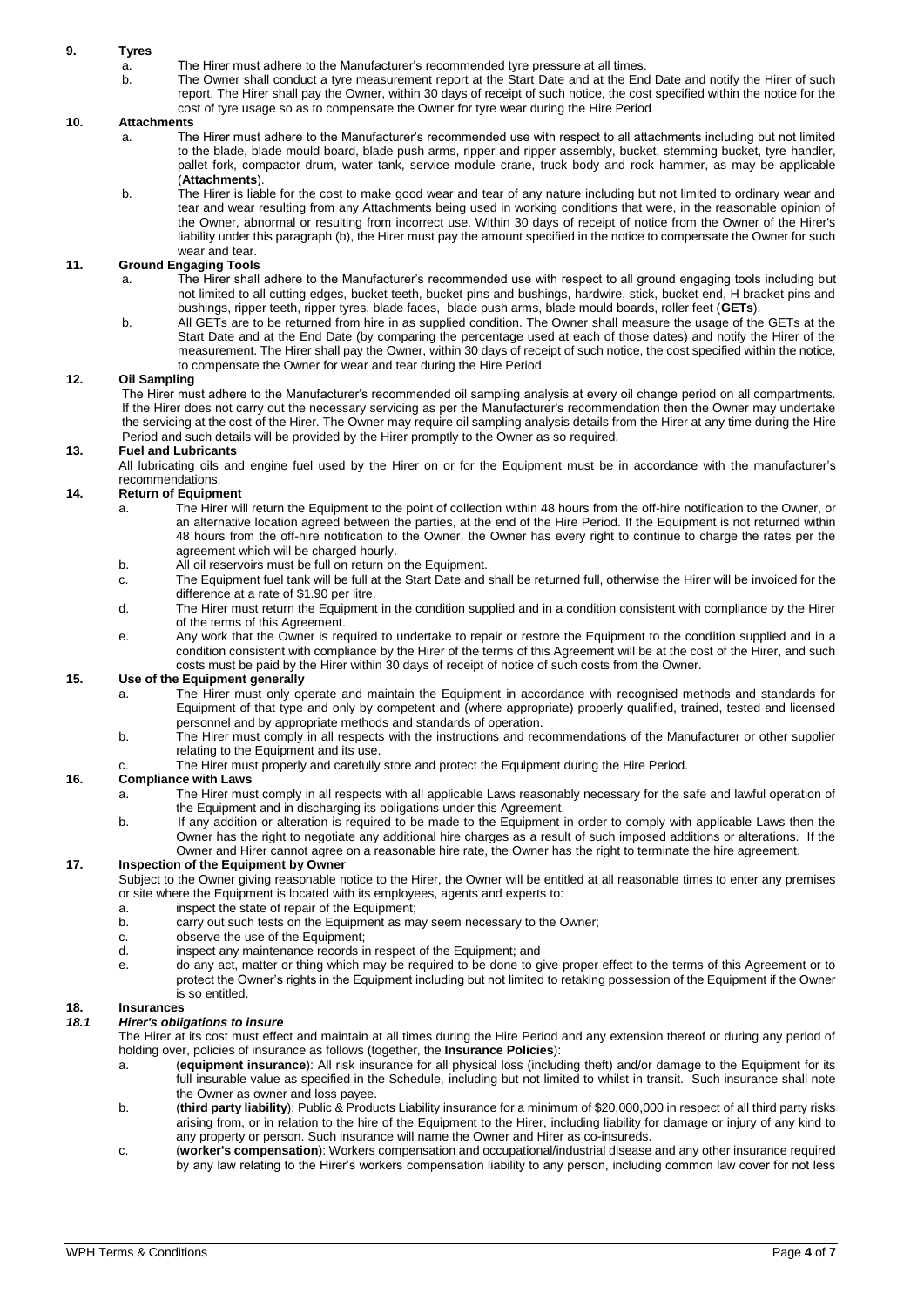than \$50,000,000. The Hirer shall ensure that the policy extends to include a principal's indemnity extension in favour of the Owner, and further that the policy provides a waiver of subrogation for "Act Benefits" and at common law. d. (**other insurance**): Any other insurance as required by law.

### *18.2 Conditions of Insurance*

- a. The Hirer shall provide the Owner with copies of the certificates of currency confirming compliance with the Insurance Policies, prior to the Hirer taking possession of any of the Equipment.
- b. The Hirer remains responsible for payment of any excess applicable under any policy of insurance required under clause 18.1.
- c. The Insurance Policies must be taken out with an insurer approved by the Owner in writing prior to the Hirer taking possession of any of the Equipment, which approval will not be unreasonably withheld.

### <span id="page-4-0"></span>**19. Default and termination**

- a. In the event of a material breach of this Agreement by a party (the **Defaulting Party**), the other party (the **Non-Defaulting Party**) may issue a written notice notifying the Defaulting Party of such breach. The Non-Defaulting Party is entitled to terminate this Agreement if the material breach is not reasonably capable of being rectified or has not been rectified within 28 days of the date of the notice.
- b. For the avoidance of doubt, the Hirer will commit a material breach of this Agreement if it:
	- I. fails to pay to the Owner any amount under this Agreement, or
		- II. one of the following events occurs in relation to the Hirer:
			- 1. a receiver, manager, receiver and manager or trustee is appointed in respect of the Hirer or any asset of the Hirer;
			- 2. a liquidator or provisional liquidator is appointed in respect of the Hirer;<br>3. an order is made appointing a person referred to in Lor II:
			- an order is made appointing a person referred to in I or II;
			- 4. an order is made for the winding up of the Hirer; or<br>5. the Hirer becomes or admits in writing that it is is
			- the Hirer becomes, or admits in writing that it is, is declared to be, or is deemed under any applicable S Law to be, insolvent or unable to pay its debts.
- c. Upon termination of this Agreement by either party, the Owner shall be entitled to all things reasonably required, including entering onto the Hirer's premises, to take possession of the Equipment.
- d. If this Agreement is terminated by the Owner prior to the end of the Hire Period under this clause [19](#page-4-0) or otherwise as a result of any default or repudiation by the Hirer, then the Hirer must pay the owner the hire fees as specified in the Schedule that would have been payable in respect of the period between the date of termination and the end of the Hire Period, without prejudice to any other claims the Owner may have against the Hirer.

### **20. Equipment is used at Hirer's risk**

a. The Hirer uses, operates and possesses the Equipment at the Hirer's sole risk. The Owner has no liability whatsoever for any loss or damage to any property of the Hirer arising from the use of the Equipment, except to the extent such loss or damage was caused by the Owner's Wrongful Act. Notwithstanding the above it is explicitly agreed that the Hirer is not liable for any products liability associated with the equipment.

b.

- c. To the fullest extent permitted by Law the Hirer releases and discharges the Owner, its related entities, agents and employees from all claims and demands of whatsoever nature for loss or damage caused to or incurred by the Hirer in relation to this Agreement whether by way of death of, or injury or illness to, any person of any nature or kind, accident or damage to property, delay, financial loss or otherwise or any accident to or involving the Equipment or its use, operation, repair, maintenance or for which may otherwise be suffered or sustained in, upon or near the Equipment, except to the extent caused by the Owner's Wrongful Act and which:
	- I. arises from or relates to use of the Equipment; or
	- II. arises from or relates to this Agreement.

#### **21. Indemnity**

The Hirer will save, keep harmless and indemnify the Owner from and against any and all claims, actions, proceedings, demands, liabilities, losses, damages, costs, penalties and all expenses legal or otherwise of whatsoever kind and nature (including claims based upon strict liability in tort):

- a. arising out of or alleged to arise out of the delivery, selection, purchase, acceptance or rejection, ownership, possession, use (including by reason of the use or incorporation of any invention resulting in infringements of patents), repair, maintenance, storage, or operation of the Equipment, and by whomsoever used or operated (except where used by the Owner or any person on behalf of the Owner);
- b. incurred by the Owner in respect of any loss of the Equipment by seizure, distress, execution or other legal process, confiscation or forfeiture of the Equipment;
- c. arising out of any claim for patent, trademark or copyright infringement, for strict liability, or for any other reason being made against the Owner in connection with the Equipment or its operation; or
- d. caused by a breach of this Agreement by the Hirer,
- except to the extent caused by the Owner's Wrongful Act.

#### **22. Consequential or indirect loss**

Except as expressly provided in this Agreement, neither party is in any circumstances liable to the other for any of the following loss or damage, whether arising under a Law, in contract, tort, equity or otherwise:

- a. in the case of loss or damage resulting from a breach of contract (including a breach of a contractual duty of care) indirect, remote or unforeseeable loss, including:
	-
	- I. loss of revenue or profit;<br>II. loss or denial of opportui loss or denial of opportunity (but excluding loss or denial of any benefit which would otherwise flowed directly from this Agreement had the relevant breach of contract not occurred);
	- III. loss of access to markets;
	- IV. loss of goodwill or business reputation;<br>V. increased overhead costs.
	- increased overhead costs,

or any other similar loss occasioned by that breach, whether or not in the reasonable contemplation of the parties at the time of execution of this Agreement as being a probable result of the relevant breach; and

b. in the case of loss or damage arising from any tort (including negligence, but excluding any breach of a contractual duty of care in respect of which paragraph (a) of this clause applies) - indirect, remote or unforeseeable loss and, in the case of pure economic loss, loss not flowing directly from the commission of the tort.

## **23. Force Majeure**

### *23.1 Force Majeure Event*

The parties have no liability to each other for any delay or failure of performance by a party, where such delay or failure is caused by an event or circumstance (or combination of events or circumstances) that:

- a. is beyond the reasonable control of the party affected by that event or circumstance;<br>b. causes or results in prevention of the performance by the affected party of any of it
- b. causes or results in prevention of the performance by the affected party of any of its obligations under this Agreement; and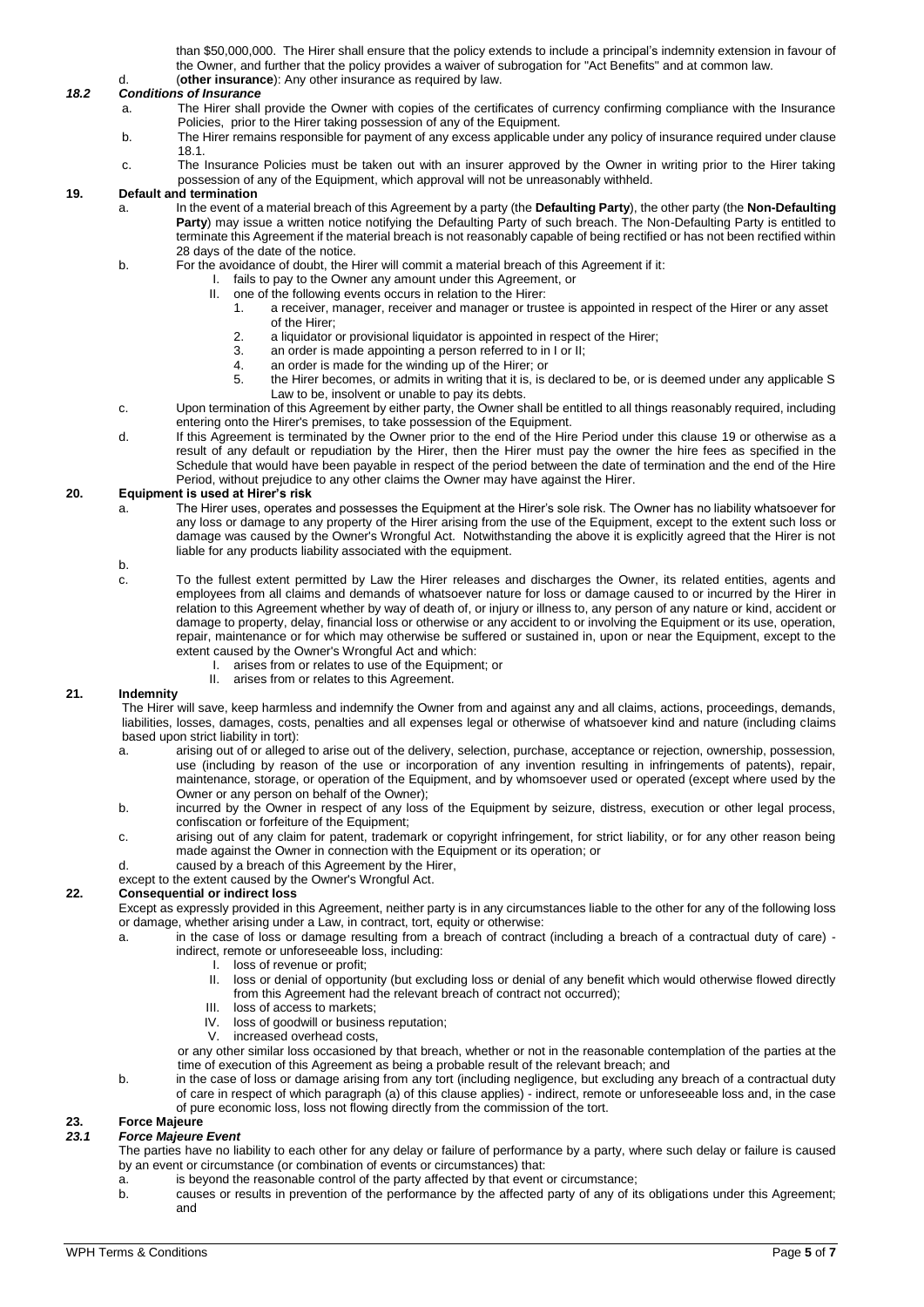- c. could not have been prevented, overcome or remedied by the exercise by the affected party of a standard of care and diligence consistent with reasonable technical and commercial diligence and prudence,
- other than an obligation to pay any amount owing under this Agreement (**Force Majeure Event**).

### *23.2 Actions during Force Majeure*

A party affected by a Force Majeure Event (the **Affected Party**) must:

- a. promptly notify the other party of the details of the Force Majeure Event, the date it commenced and an estimate of the time required to resume full performance of its obligations;
- b. use all reasonable diligence to promptly remedy or abate the Force Majeure Event;
- c. resume performance as quickly as possible after the Force Majeure Event has terminated, or abated to an extent that permits it to resume performance (in whole or in part); and
- d. notify the other party when the Force Majeure Event has terminated, or abated to an extent that permits it to resume performance (in whole or in part) and promptly revise such notice as required.

#### **24. Retention of title** *23.1 Retention of title*

The Hirer acknowledges that:

- 
- a. it takes the Equipment by way of bailment only;<br>b. it does not have an option to purchase the Equi it does not have an option to purchase the Equipment;
- c. no representation has been made by the Owner to the Hirer that the Hirer may purchase the Equipment at any time; and d. title in the Equipment remains with the Owner at all times throughout the Hire Period.

### *23.2 Owner's Security Interest*

- a. The Hirer acknowledges that the hire of Equipment under this Agreement may give rise to a Security Interest in the Equipment.
- b. The Owner may register any Security Interest created under this Agreement on the PPS Register in any manner it chooses. The Hirer must provide the Owner with any information it requires for the purposes of effecting such registration. c. The Hirer irrevocably and unconditionally waives its right to receive any verification statement or other notice from the
- Owner in connection with the registration of a Security Interest arising under this Agreement. d. The Hirer agrees to take any such steps as the Owner reasonably requires to perfect or other ensure the enforceability
	- and priority of any Security Interest created under this Agreement.
- e. Unless otherwise agreed in writing, the Hirer agrees to ensure that the Equipment does not become a fixture to any land. f. The parties agree that for the purposes of section 115 of the PPSA, the following sections of the PPSA will not apply in
- relation to a Security Interest in the Equipment to the extent, if any, mentioned:
	- I. section 123 (right to seize collateral);
	- II. section 125 (obligation to dispose of or retain collateral);<br>III. section 126 (apparent possession);
	- section 126 (apparent possession);
	- IV. section 128 (secured party may dispose of collateral);<br>V. section 129 (disposal by purchase);
	- section 129 (disposal by purchase);
	- VI. sections 130, 132(3)(d) and 132(4) (right to be provided with a statement of account);
	- VII. subsection 134(1) (retention of collateral); and<br>VIII. section 135 (notice of retention).
	- section 135 (notice of retention).

### **25. Entire agreement**

- a. Every quotation issued by the Owner and unsigned agreement is subject to withdrawal or alteration at any time before any order is accepted by the Owner and no order shall be deemed to have been accepted until formal acceptance in writing is delivered to the Hirer. In any event, the quotation and unsigned agreement shall be applicable for a maximum period of 7 days unless renewed by the Owner, and will be subject to equipment availability.
- b. This Agreement constitutes the entire agreement of the parties and any prior agreements, understandings and negotiations in respect hereof are of no effect. If the Hirer does not sign this Agreement but takes delivery of and uses the Equipment then, and in that event, the Hirer appoints any director or officer of the Owner to execute this Agreement as attorney for the Hirer.

### <span id="page-5-1"></span>**26. Service of notices and process**

Any notice or demand to be given under this Agreement will be deemed to be duly given if it is in writing and:

- a. in the case of the Hirer, sent by facsimile or email to the facsimile number or email address specified for the Hirer in the Schedule; and
- b. in the case of the Owner, sent by facsimile or email to the facsimile number or email address specified for the Owner in the Schedule.

Any process for the institution of proceedings by the Owner against the Hirer in respect of a cause of action arising under this Agreement shall be deemed sufficiently served if sent to the Hirer in the manner prescribed in this claus[e 26.](#page-5-1)

### **27. Governing law**

This Agreement will be construed in accordance with the Laws of the State of Western Australia and the Commonwealth of Australia. Each party irrevocably submits to the non-exclusive jurisdiction of the courts of Western Australia.

### <span id="page-5-0"></span>28. **Dispute Resolution**

**a.** In this claus[e 28:](#page-5-0)

Act means the Commercial Arbitration Act (WA);

**Arbitrator** means a single arbitrator appointed pursuant to this clause;

- **Award** means an interim or final award by the Arbitrator;
- **President** means the president for the time being of the Law Society of Western Australia.
- b. In the event of any dispute or difference between any parties as to any issue arising under this Agreement that dispute or difference, if unresolved within 7 days after notice in writing of the dispute or difference has been given by a party to another party, shall be referred to an Arbitrator in accordance with the Act.
- c. The Arbitrator shall be a person agreed between the parties. In default of agreement as to the Arbitrator within 7 days after nomination in writing by any party the Arbitrator shall be a person appointed by the President.
- d. The arbitration shall be conducted in accordance with the following provisions:
	- I. the arbitration hearing shall be convened and concluded within 30 days after the date of the Arbitrator's appointment;
	- II. the time permitted for the arbitration hearing shall not exceed 2 days (from 10am to 1pm and 1pm to 4pm on each day) with the presentation of each party's case not to exceed a rateable proportion of the hearing time without the written agreement of the other parties;
	- III. within 7 days after the Arbitrator's appointment each party will pay to the Arbitrator a rateable proportion of the maximum costs that might be payable to the Arbitrator as and by way of security for the Arbitrator's costs so that if the maximum cost payable to the Arbitrator is \$9,000 plus GST and there are 2 parties then each party will pay \$4,500 plus GST. If a party fails to comply with this subclause then the Arbitrator shall determine the dispute or difference in accordance with the claim or defence of the other party;
	- IV. the Arbitrator shall deliver an Award with written reasons not later than on the day following the completion of the arbitration hearing;